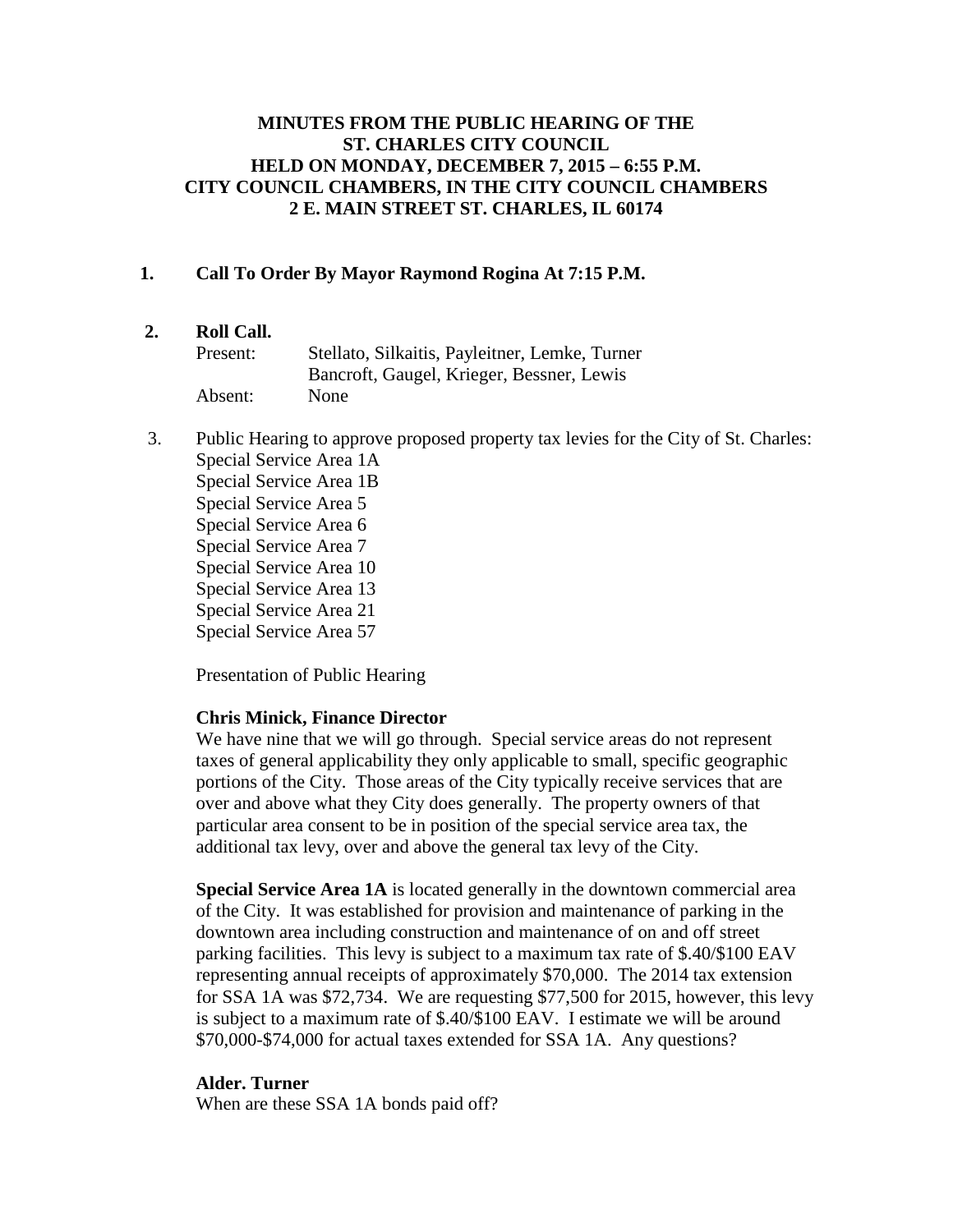# **Chris Minick**

The bonds will be paid off in this fiscal year. We are levying these taxes for some additional parking improvements scheduled to occur in the next year. The general fund of the City paid approximately \$80,000 for some work that was done on the east side parking deck. Last year there were some repairs and maintenance and upkeep. We would anticipate refunding those monies to the corporate fund.

**Mayor Rogina:** Any public comment on SSA 1A? None.

Anything filed in the Clerk's office on SSA 1A?

**Nancy:** No written comments have been filed with the City Clerk's office.

**Mayor Rogina:** Any member of the audience to ask questions about SSA 1A? – None.

## **Chris Minick**

**SSA 1B** has the same boundaries of SSA 1A. It was established for the purposes of downtown revitalization and economic development. And there are several purposes that are identified. Currently this SSA supports the activities of the Downtown St. Charles Partnership. This levy is subject to a maximum tax rate of \$.90/\$100 EAV. The 2014 tax extension for SSA 1B was \$242,825. We are requesting \$250,000 for 2015, however, this levy is subject to a maximum rate of \$.90/\$100 EAV. I estimate we will be around \$240,000 for actual taxes extended for SSA 1B.

**Mayor Rogina:** Any public comment on SSA 1B? None.

Anything filed in the Clerk's office on SSA 1B?

**Nancy:** No written comments have been filed with the City Clerk's office

**Mayor Rogina:** Any member of the audience to ask questions about SSA 1B? – None.

## **Chris Minick**

**SSA 5** is the central manufacturing district, south of east Main Street between Ohio and Kautz roads north of the railroad right away on the east side of town. It's established for mowing and maintenance of common areas for the industrial development as well as storm water detention areas including maintenance and repair of the storm sewer. The 2014 tax extension for SSA 5 was \$9,873. This levy is subject to a maximum tax rate of \$.0287/\$100 EAV. We are requesting \$6,650 for 2015, however, this levy is subject to a maximum rate of \$.01575/\$100 EAV. The maximum rate is \$.10/\$100 EAV.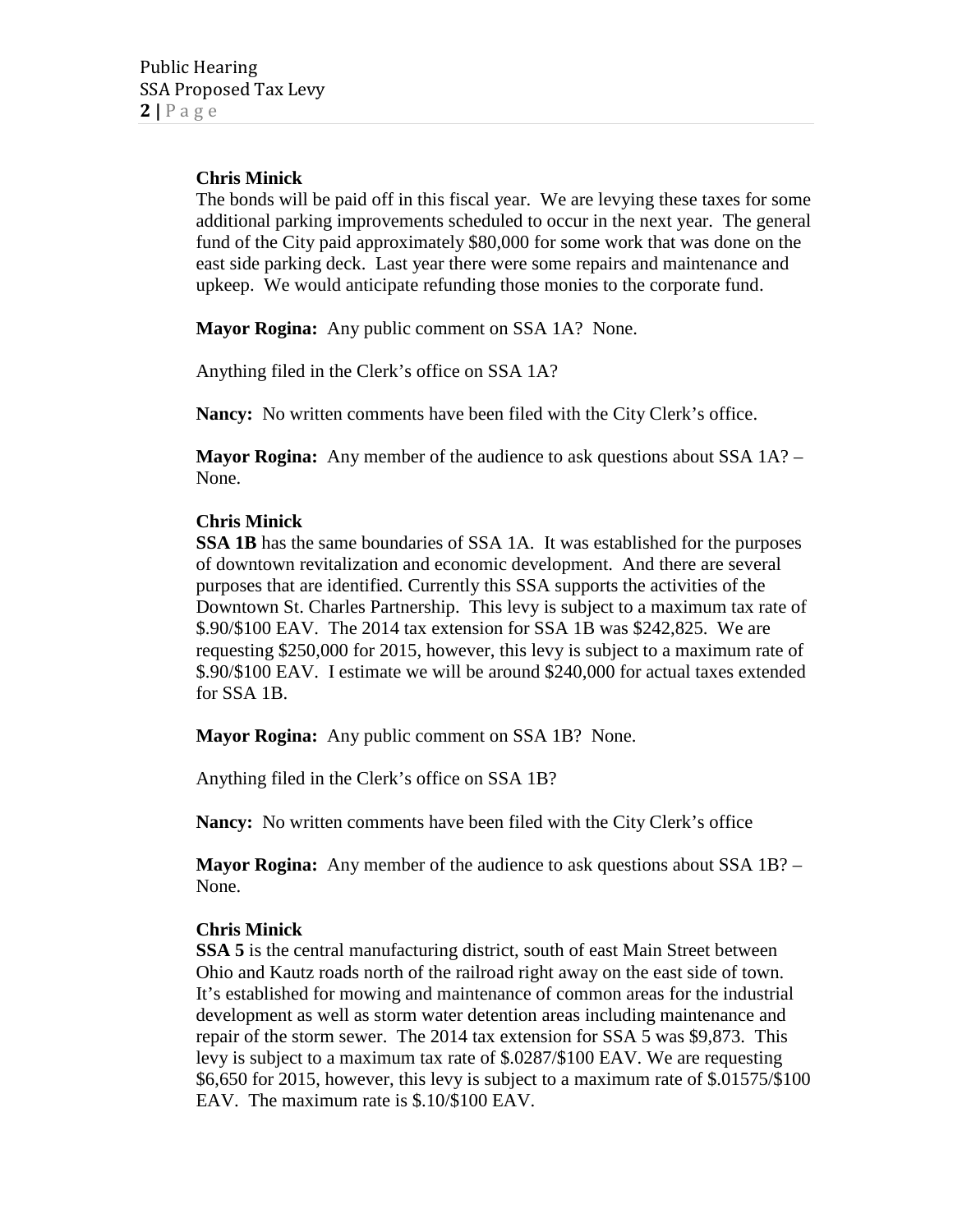**Mayor Rogina:** Any public comment on SSA 5? None.

Anything filed in the Clerk's office on SSA 5?

**Nancy:** No written comments have been filed with the City Clerk's office

**Mayor Rogina:** Any member of the audience to ask questions about SSA 5? – None.

## **Chris Minick**

**SSA 6** is the same types of services, mowing and maintenance of common and detention areas for Cambridge East; west of Kirk, east of Tyler, north of Cumberland Green. The 2014 tax extension for SSA 6 was \$1,716. We are requesting \$4,800 for 2015, however, this levy is subject to a maximum rate of \$.02/\$100 EAV. We are anticipating that the \$.02 limitation will limit collections in this particular SSA to somewhere around \$1,900 of revenue, a small increase.

#### **Alder. Payleitner**

Is this maintenance or does this include the sewer.

#### **Chris Minick**

Typically it is mowing and landscaping activities that occur. Longer term there may be more significant improvements and we'll talk about that under SSA 21.

**Mayor Rogina:** Any public comment on SSA 6? None.

Anything filed in the Clerk's office on SSA 6?

**Nancy:** No written comments have been filed with the City Clerk's office

**Mayor Rogina:** Any member of the audience to ask questions about SSA 6? – None.

#### **Chris Minick**

**SSA 7** is another manufacturing district; west of Kirk, south of rail road rightaway and south of Tyler. It was established for common areas and storm water detention area maintenance and mowing. The 2014 tax extension for SSA 7 was \$4, 535. The 2015 request is \$7,525 resulting in \$.033/\$100 EAV. The maximum rate is \$.10/\$100 EAV.

**Mayor Rogina:** Any public comment on SSA 7? None.

Anything filed in the Clerk's office on SSA 7?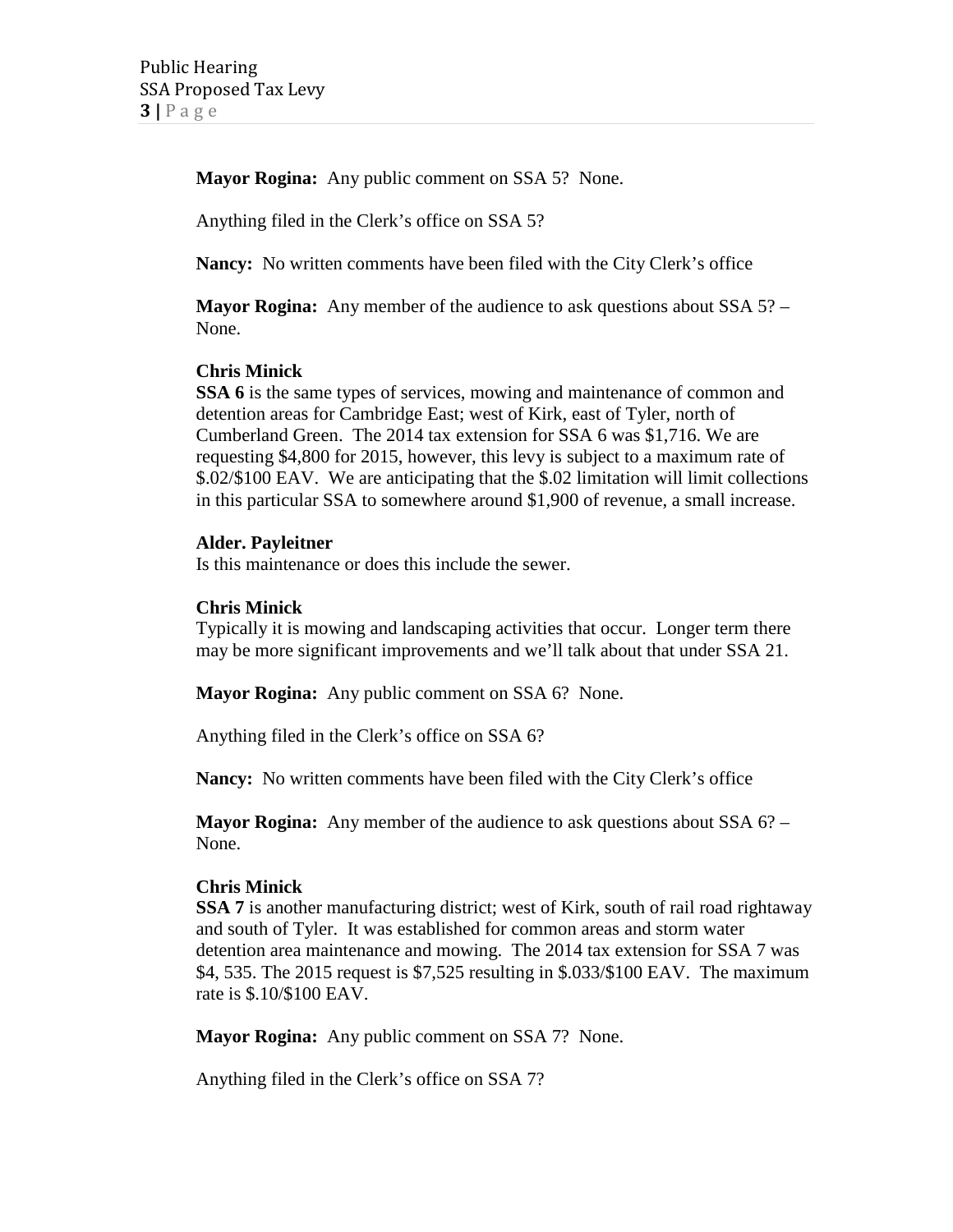**Nancy:** No written comments have been filed with the City Clerk's office

**Mayor Rogina:** Any member of the audience to ask questions about SSA 7? – None.

## **Chris Minick**

**SSA 10** is Royal Fox 1 located at Dunham and Kirk for mowing and maintenance of common and detention areas. The 2014 tax levy was \$14,600. The 2015 levy request is \$9,000. That is a result of \$.018/\$100 EAV. This SSA has a maximum tax rate of \$.30/\$100 EAV; so we are well below that threshold.

**Mayor Rogina:** Any public comment on SSA 10? None.

Anything filed in the Clerk's office on SSA 10?

**Nancy:** No written comments have been filed with the City Clerk's office

**Mayor Rogina:** Any member of the audience to ask questions about SSA 10? – None.

## **Chris Minick**

**SSA 13** is the Red Gate SSA for maintenance and mowing of common and detention areas. The 2014 the levy was \$21,137. For 2015 we are requesting \$27,000 resulting in \$.115/\$100 EAV. This SSA has a maximum tax rate of \$.30/\$100 EAV.

**Mayor Rogina:** Any public comment on SSA 13? None.

Anything filed in the Clerk's office on SSA 13?

**Nancy:** No written comments have been filed with the City Clerk's office

**Mayor Rogina:** Any member of the audience to ask questions about SSA 13? – None.

## **Chris Minick**

**SSA 21** is a little different. Generally the northeast corner of 64 and Kirk. It excludes the Quad (the mall itself), but does include the commercial property running west of the mall along the north side of Route 64 north up to Fox Field over to Kirk Road. When that development was constructed in the late 90s, there were \$3.7 million in bonds that were issued for internal infrastructure improvements related to that development including sidewalks, streetscape, storm water detention system, detention ponds, landscape, lighting, curb, gutter, etc. We went through and the projects have been completed. The debt services portion of the SSA makes those principle and interest payments on an annual basis. The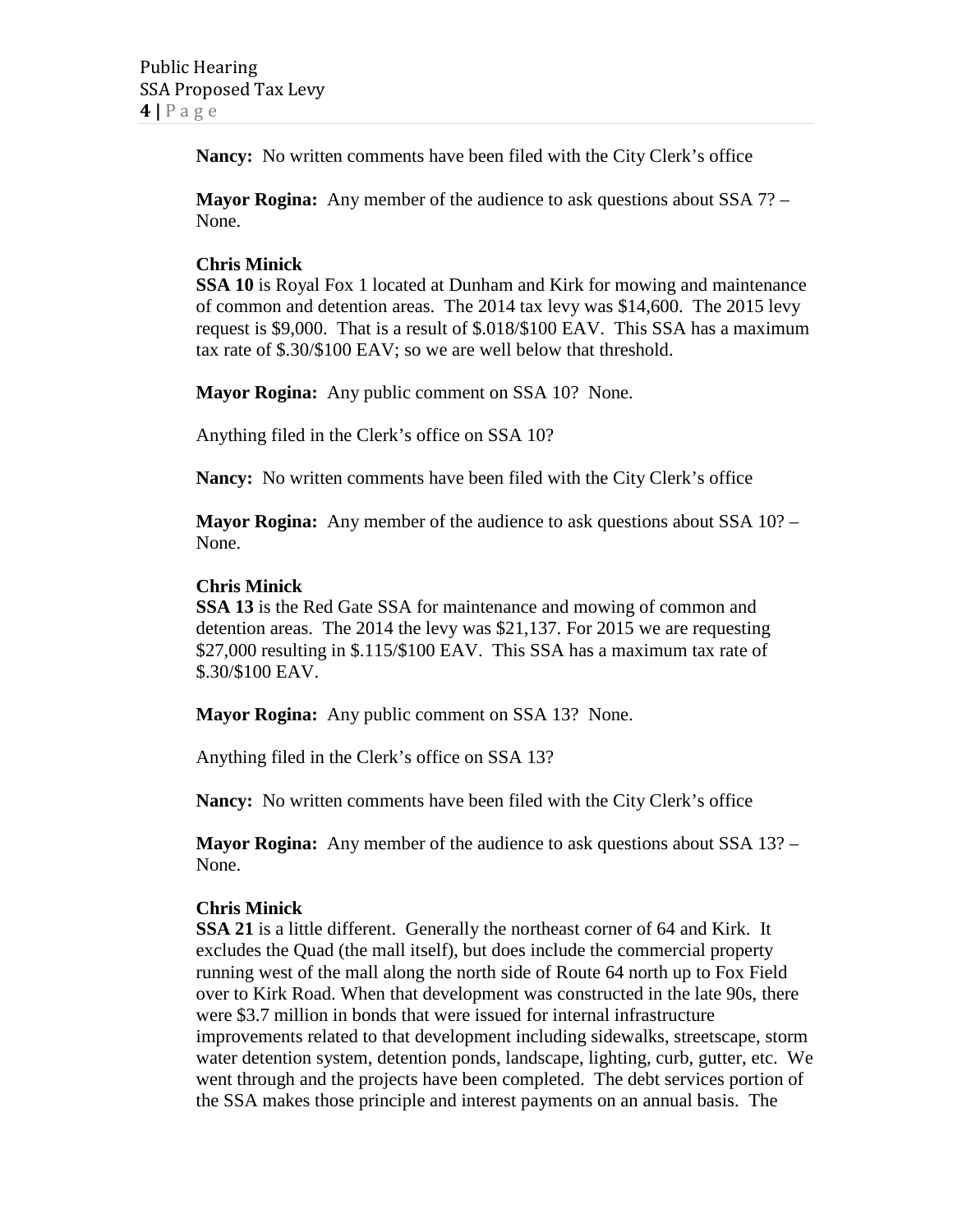2014 we collected \$234,951 and we are requesting a slight increase of \$235,038 to make those principal and interest payments for related to the 2015 tax levy. As the City Council will recall, back in 2012 we were able to advance call \$875,000 in bonds because of proceeds we had left over from when this development was undertaken. That has resulted in an annual savings of \$58,000 in interest costs to the tax payers of SSA 21. That represents the principle and interest portions of SSA 21. Additionally, the ordinance for SSA 21 contains authorization for two special service area levies. One is the principle and interest levy we just talked about. The second is an operations and maintenance levy that staff has not requested yet to activate. There are some conditions, deterioration, and erosion in the storm water detention ponds. Additionally some of the fixtures related to the storm sewers are severely deteriorated. Public works staff have identified \$320,000-\$350,000 in improvements that need to be made to that area. Staff is requesting authorization to activate the operations and maintenance portion of the levy in the amount of \$30,000. There is a limitation in the ordinance that authorizes SSA 21 that limits the maximum rate on the operations and maintenance portion of the levy to \$ .50/\$100 EAV. Staff calculates we should receive approximately \$25,000, but to be able to maximize the collections, we're requesting \$30,000 and the county will adjust if the EAV turns away and not support that level of collections. For that reason, we are requesting to activate the operations and maintenance portion of SSA 21 in the amount of \$30,000. Public works will be going out to bid the project in 2016. There will be further discussions during the budget process but in order to get the collections on the books for 2016, we need to activate the levy now because the tax levies need to be submitted to the county prior to the end of December. Any questions?

**Mayor Rogina:** Any public comment on SSA 21? None.

Anything filed in the Clerk's office on SSA 21?

**Nancy:** No written comments have been filed with the City Clerk's office

**Mayor Rogina:** Any member of the audience to ask questions about SSA 21? – None.

#### **Chris Minick**

SSA 57 is the legacy business park on the east side of town. It was established for the acquisition, design, engineering and maintenance of the electric substation of the legacy business park. In 2014 we collected \$32,064. We are requesting \$35,000 for 2015.

**Mayor Rogina:** Any public comment on SSA 57? None.

Anything filed in the Clerk's office on SSA 57?